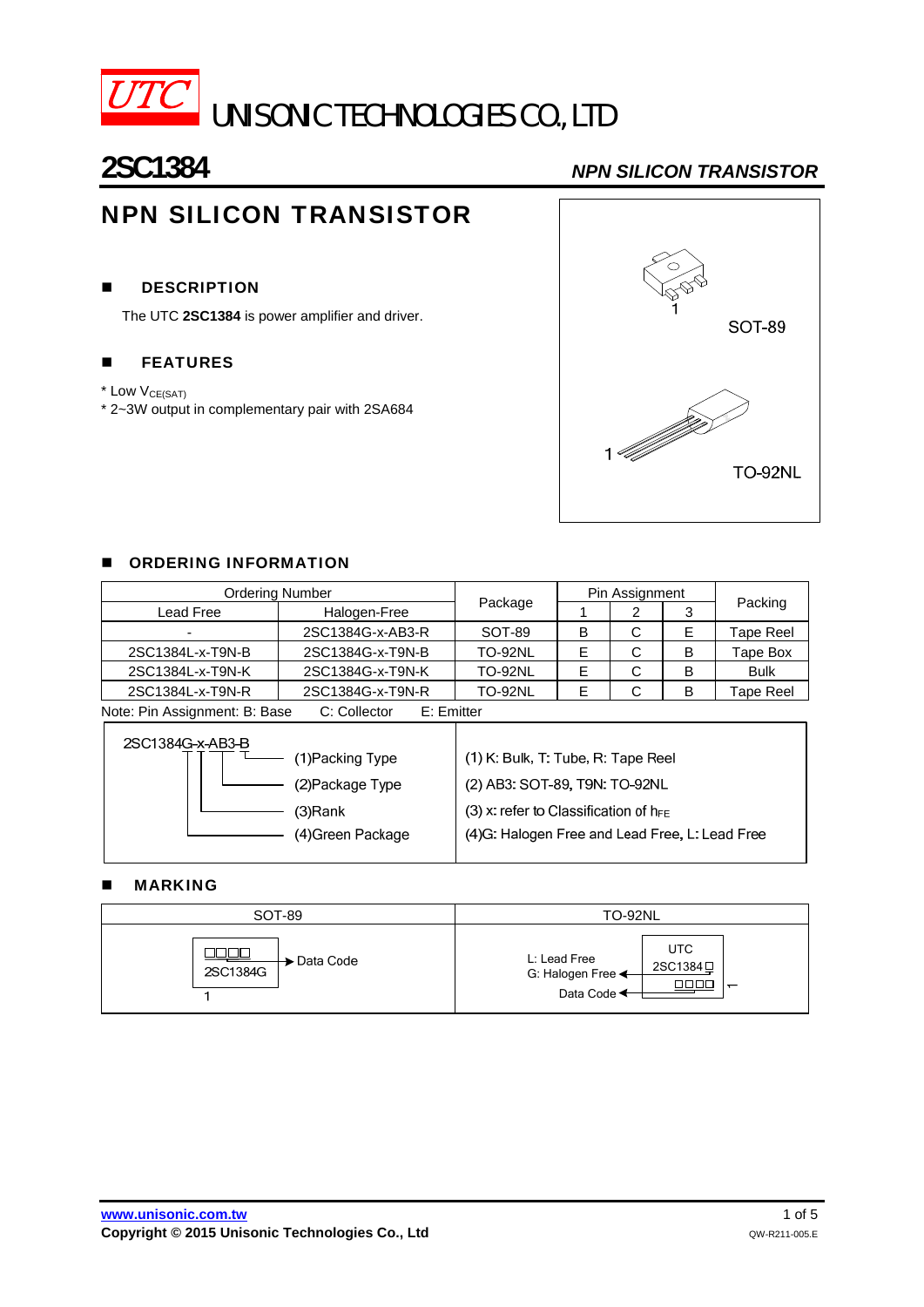| <b>PARAMETER</b>                                 | <b>SYMBOL</b>                | <b>RATINGS</b> | <b>UNIT</b>    |
|--------------------------------------------------|------------------------------|----------------|----------------|
| Collector-Base Voltage                           | $\rm V_{CBO}$                | 60             |                |
| <b>Collector-Emitter Voltage</b>                 | V <sub>CEO</sub>             | 50             |                |
| Emitter-Base Voltage                             | V <sub>EBO</sub>             | 5              |                |
| Peak Collector Current                           | $_{\rm{LCP}}$                | 1.5            | $\overline{A}$ |
| Collector Current (DC)                           | Ic.                          |                | A              |
| Collector Dissipation $(T_A=25^{\circ}\text{C})$ | $P_{C}$                      | 1000           | mW             |
| Junction Temperature                             |                              | 125            | $^{\circ}C$    |
| <b>Operating Temperature</b>                     | ${\mathsf T}_{\mathsf{OPR}}$ | $-20 - +85$    | ℃              |
| Storage Temperature                              | $\mathsf{T}_{\texttt{STG}}$  | $-40 - +150$   | ℃              |

# **ABSOLUTE MAXIMUM RATINGS**  $(T_A=25^{\circ}C,$  unless otherwise specified)

Note: Absolute maximum ratings are those values beyond which the device could be permanently damaged. Absolute maximum ratings are stress ratings only and functional device operation is not implied.

### **ELECTRICAL CHARACTERISTICS**  $(T_A=25^\circ \text{C},$  unless otherwise specified)

| <b>PARAMETER</b>                            | <b>SYMBOL</b>           | <b>TEST CONDITIONS</b>                  | <b>MIN</b> | <b>TYP</b> | MAX | <b>UNIT</b> |
|---------------------------------------------|-------------------------|-----------------------------------------|------------|------------|-----|-------------|
| Collector-Base Breakdown Voltage            | <b>BV<sub>CBO</sub></b> | $I_c=10\mu A$ , $I_E=0$                 | 60         |            |     | V           |
| Collector-Emitter Breakdown Voltage         | <b>BV<sub>CEO</sub></b> | $IC=2mA, IB=0$                          | 50         |            |     | V           |
| Emitter-Base Breakdown Voltage              | <b>BVEBO</b>            | Ι <sub>Ε</sub> =10μΑ, Ι <sub>C</sub> =0 | 5          |            |     | V           |
| lCollector Cut-Off Current                  | <b>I</b> CBO            | $V_{CB} = 20V, I_E = 0$                 |            |            | 0.1 | μA          |
| <b>IDC Current Gain</b>                     | $h_{FE1}$               | $V_{CE}$ =10V, $I_C$ =500mA             | 85         | 160        | 340 |             |
|                                             | $h_{FE2}$               | $VCE=5V, IC=1A$                         | 50         | 100        |     |             |
| <b>Collector-Emitter Saturation Voltage</b> | VCE(SAT)                | $IC=0.5A$ , $IB=50mA$                   |            | 0.2        | 0.4 | V           |
| <b>Base-Emitter Saturation Voltage</b>      | V <sub>BE(SAT)</sub>    | $ I_C=0.5A, I_B=50mA$                   |            | 0.85       | 1.2 | V           |
| Current Gain Bandwidth Product              | $f_{\top}$              | $VCE=10V$ , $IB=50mA$                   |            | 200        |     | <b>MHz</b>  |
| <b>Output Capacitance</b>                   | $C_{OB}$                | $V_{CB} = 10V$ . $F = 0$ . $f = 1MHz$   |            | 11         | 20  | рF          |

# $\blacksquare$  CLASSIFICATION OF  $h_{FF}$

| ∕ווא ∧ ר<br>M. |                      |                       |
|----------------|----------------------|-----------------------|
| $\sim$ $-$     | $\rightarrow$<br>n r | $\overline{ }$<br>. . |

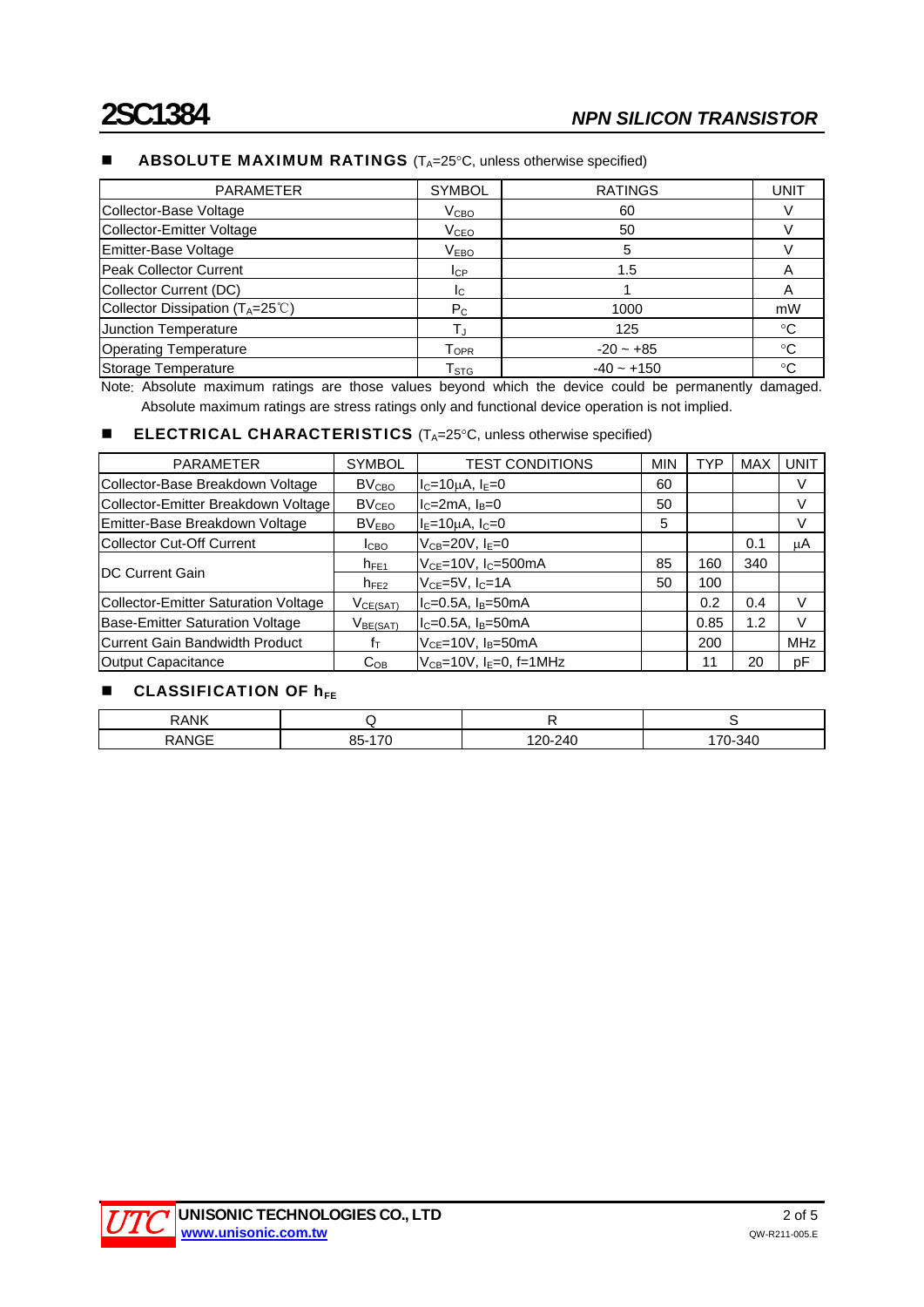$\dot{\mathsf{T}}_{\mathsf{A}}$  $-25^\circ$ 

> $9m/$ ∑m∆

7m/  $6mA$ 

 $5mA$ 4mA  $\overline{\mathsf{3m}}$ A

 $2mA$ 

 $1mA$ 

 $10$ 

8

∃l<sub>C</sub>/l<sub>B</sub>=10

3

 $10$ 

 $I_B = 10m$ 

 $\overline{\mathbf{A}}$ 

6

TTTTTTT

ั<sub>A</sub>=75 ๊

 $\frac{21}{1}$  - 25

╪╪╤╫╈

 $0.3$ 









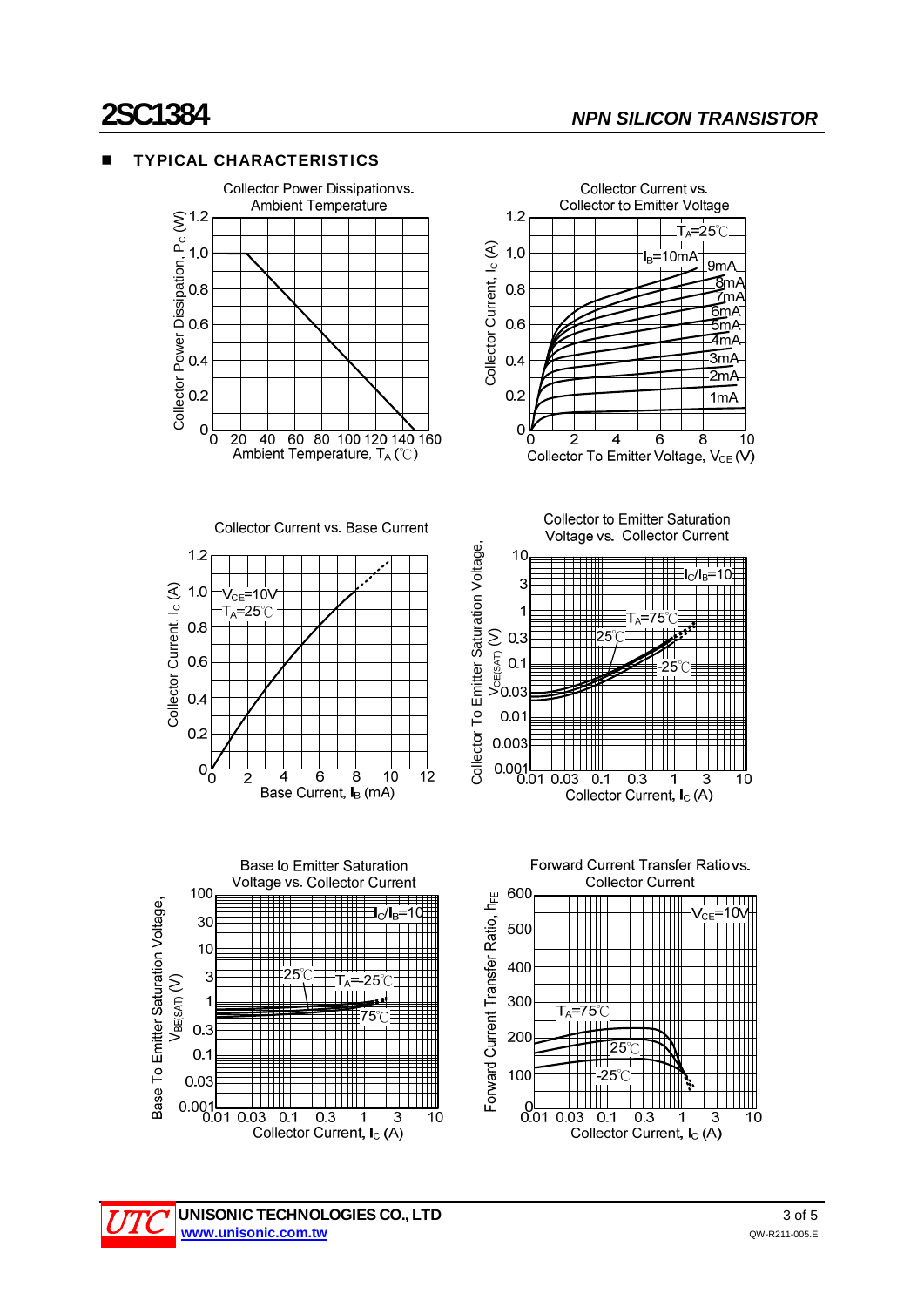$I_E=0$ F=1MHz  $T_A = 25^\circ C$